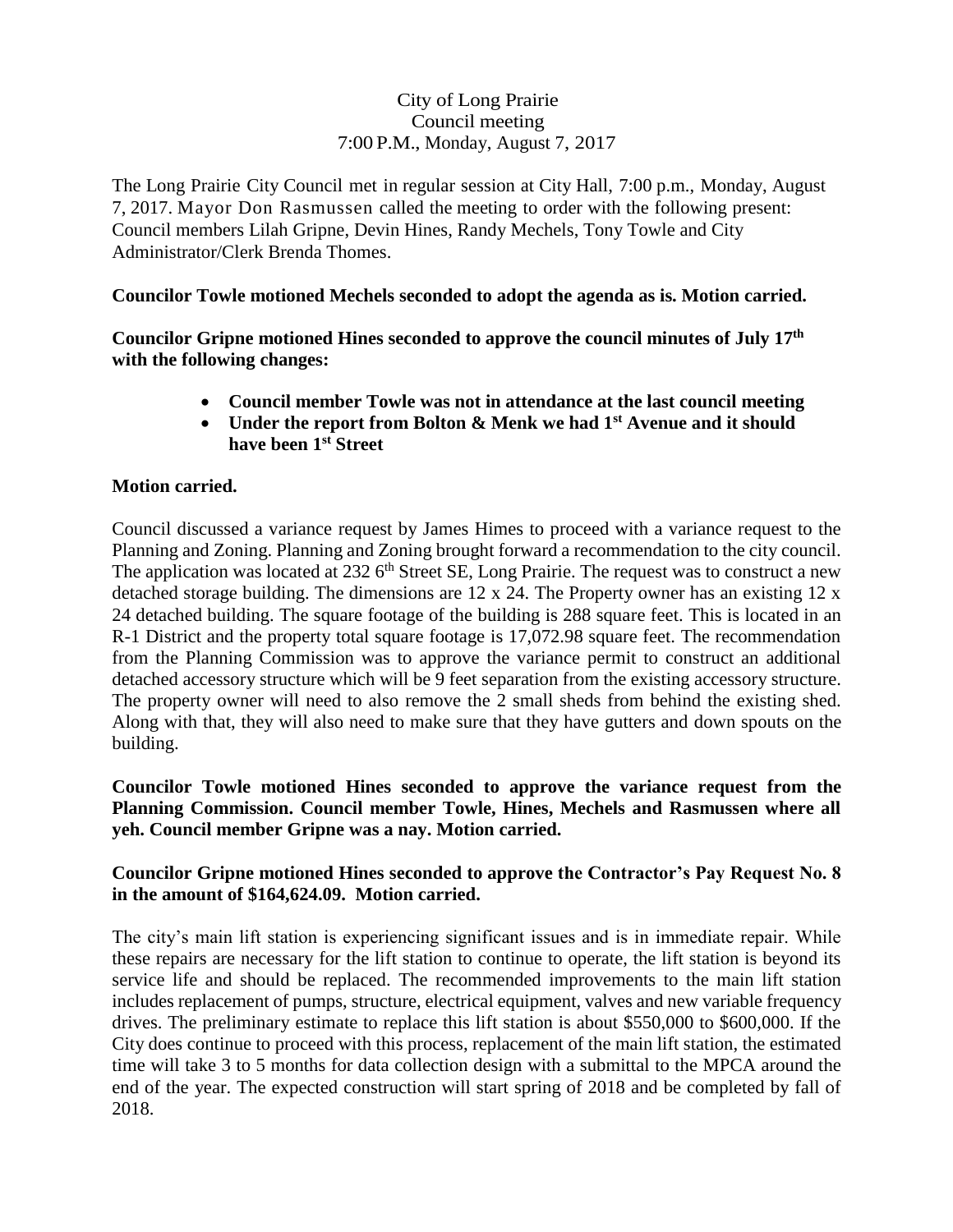#### **Councilor Gripne motioned Hines seconded to go ahead and make this improvement.**

But the immediate improvement that needs to be taken care of as of now is:

- Quote for the equipment: \$15,404
- Ouote for the labor: \$ 3,879

This is a total of \$19,283 to temporary keep the main lift station working until we can bond to completely rebuild the lift station.

#### **Councilor Towle motioned Gripne seconded to go ahead and temporarily get the lift station in working order in the amount of \$19,283. Motion carried.**

Council discussed building square footage. Any detached accessory structure used as a tool storage shed, playhouse and similar uses does not exceed 120 square feet, permits shall not be required. This was the statute in state building code in 2007. In 2015, the state building code changed a little bit. Which they've changed the accessory structures square footage from 120 square feet to 200 square feet. In doing this, any detached accessory structure used as a storage shed, playhouse, similar uses, not exceeding the 200 square feet, shall not be required to need a permit. This was just general information for the city council.

There was a request by MnDOT to talk about future plans of the city's trail system going over T.H. 71 and their bridge. MnDOT is looking at reconstruction of the bridge in 2020. As the discussion went, MnDOT asked the city to submit a plan where this trail is going in order for them to add it in to their construction plan for 2020 to allow the city to have a walking biking bridge versus a share the road bridge. Council reviewed this proposed trail

### **Councilor Mechels motioned Towle seconded to go forward with submitting this to MnDOT. Motion carried.**

Out at Lake Charlotte Park, there is a border around the playground equipment. It is a black edging and the city is out of that edging. The equipment roughly costs \$692.75.

**Councilor motioned Gripne Towle seconded to approve the playground equipment purchase. Motion carried.**

**Councilor Gripne motioned Hines seconded to approve the American Legion's renewal of their license. Motion carried**.

**Councilor Mechels motioned Gripne seconded to approve the following memorandum**:

### **MEMORANDUM OF AGREEMENT BETWEEN CITY OF LONG PRAIRIE AND MINNESOTA TEAMSTERS PUBLIC AND LAW ENFORCEMENT EMPLOYEES' UNION, LOCAL #320**

This Memorandum of Agreement is entered into between the City of Long Prairie (hereinafter "City") and Minnesota Teamsters Public and Law Enforcement Employees' Union, Local No. 320 (hereinafter "Union").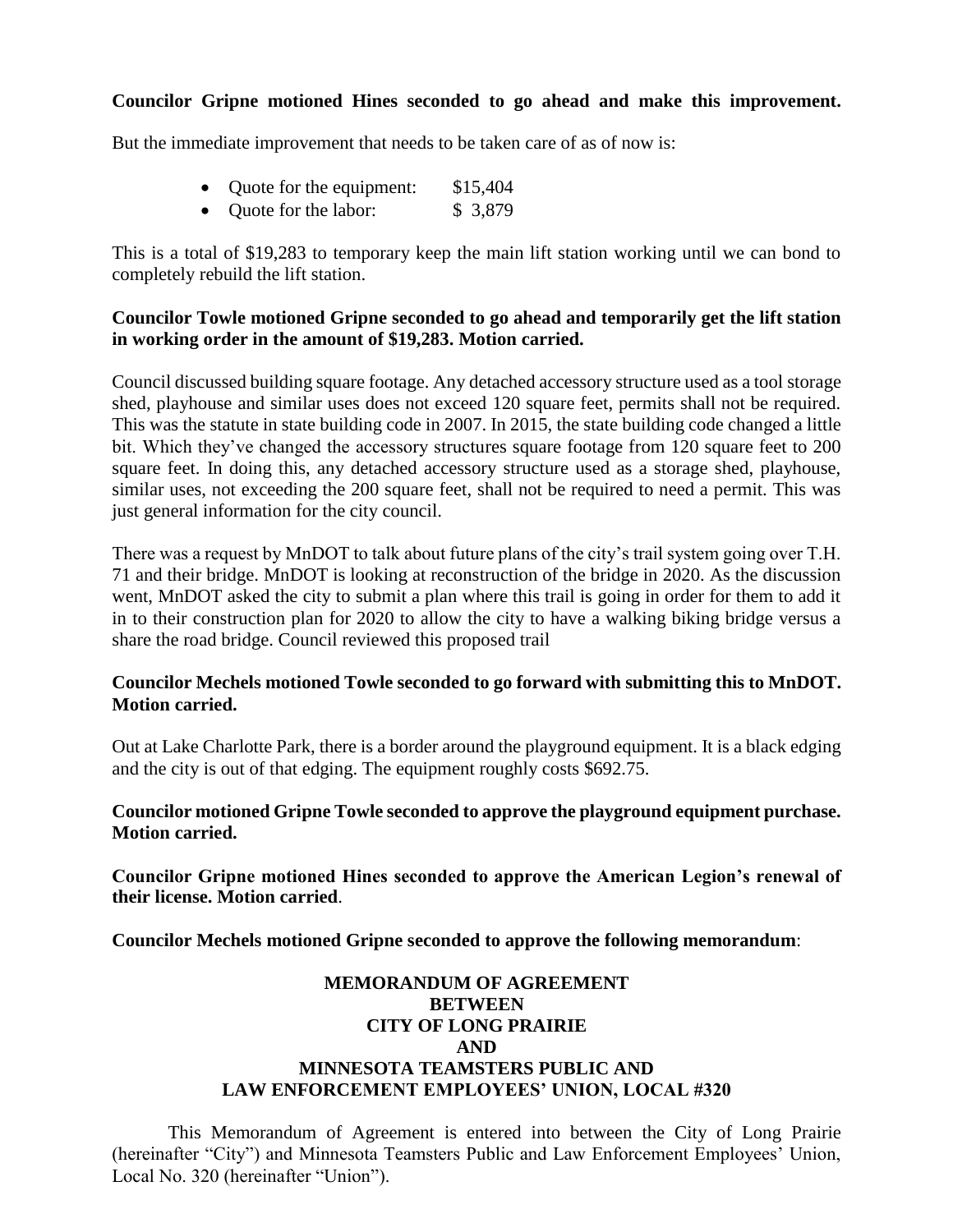**WHEREAS**, The City and the Union are parties to a collective bargaining agreement in effect from January 1, 2018 through December 31, 2020.

**NOW, THEREFORE**, the parties hereby stipulate and agree as follows:

1. If any other bargaining unit or non-union unit at the City of Long Prairie Receives any benefit or wage percent greater than Teamster Local #320, the same shall apply to Teamster Local 320 members.

**IN WITNESS WHEREOF**, the parties have executed this Memorandum of Agreement on the dates set forth by their respective signatures.

| <b>CITY OF LONG PRAIRIE</b> |      | <b>MN TEAMSTERS LOCAL #320</b> |      |
|-----------------------------|------|--------------------------------|------|
| City Administrator          | Date | Mike Kopp/Business Agent Date  |      |
|                             |      | Union Steward                  | Date |

#### **Motion carried**.

Mayor Rasmussen also asked Tony and Randy Mechels to work with Administrator Thomes on the Union Negotiations for 2018, 2019 and 2020. Both agreed to it.

**Councilor Hines motioned Towle seconded to approve the Temporary Liquor License for St Mary of Mt. Carmel**.

**Councilor Hines motioned Towle seconded to approve the following resolution:**

#### **Resolution #17-08-07-01 RESOLUTION ACKNOWLEDGING DONATIONS**

**WHEREAS,** the City of Long Prairie has received the following donations during the month(s) of July, for the following purposes:

| <b>Donor</b>             | <b>Amount</b> | <b>Purpose</b>    |
|--------------------------|---------------|-------------------|
| <b>Impact Technology</b> | \$500.00      | <b>MS</b> Tram    |
| LP Lions                 | \$1,000.00    | <b>Water Show</b> |
| Sellnow Law Office       | \$500.00      | <b>Water Show</b> |
| LP Packing Plant         | \$800.00      | MS Tram           |
| Dan's Prize              | \$250.00      | MS Tram           |
| CTC                      | \$250.00      | MS Tram           |

**NOW THEREFORE, BE IT RESOLVED BY THE CITY COUNCIL OF LONG PRAIRIE**, **MINNESOTA THAT:** the City Council of the City of Long Prairie acknowledges and accepts the donations received the month of July.

**BE IT FURTHER RESOLVED THAT**: the City Council of the City of Long Prairie expresses its thanks and appreciation for the donations to all Donor(s) listed.